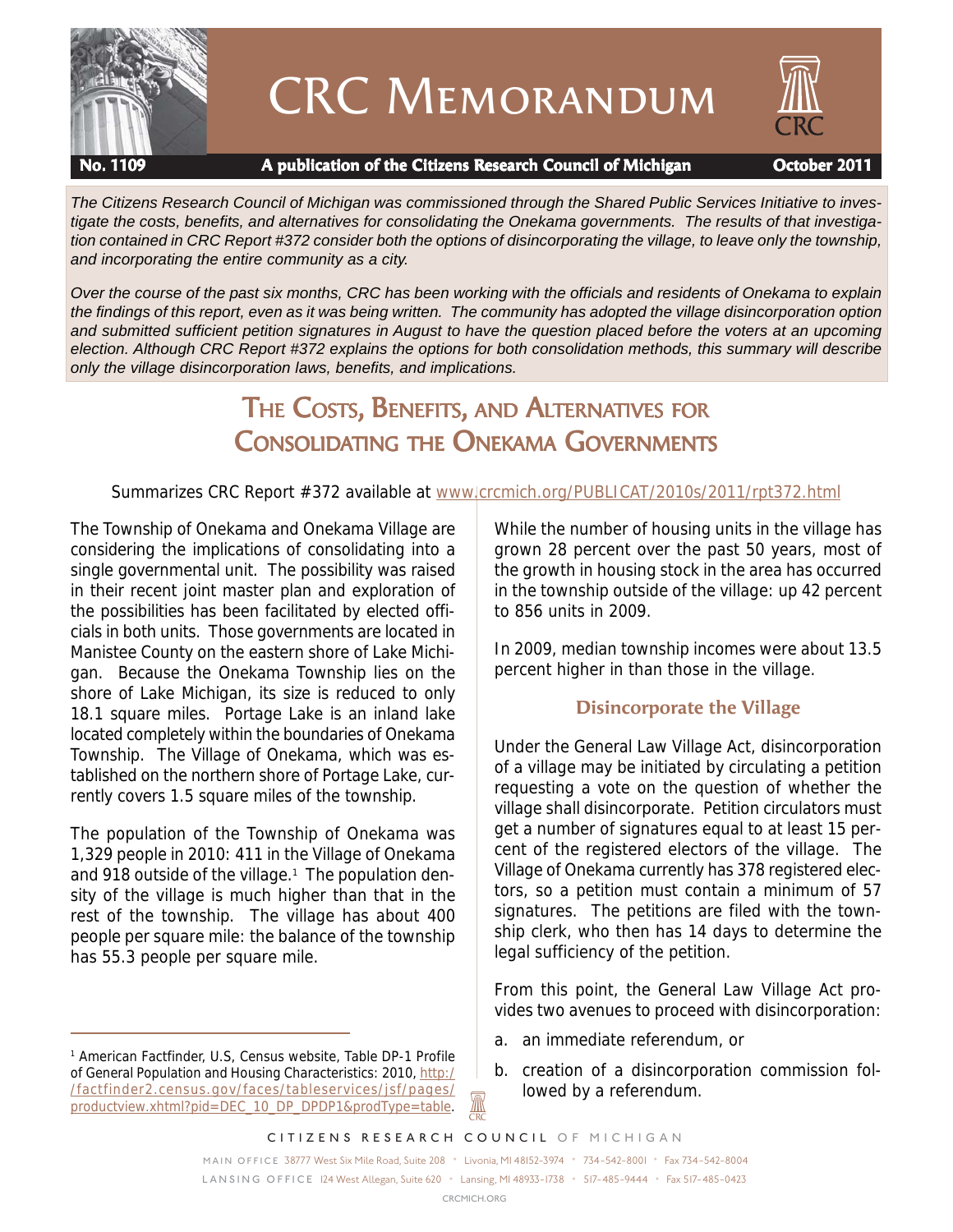#### **a. Immediate Referendum**

Should the elected village board take no action, the question of disincorporation would appear on the ballot at the next general or special election to be held in the village. Separate elections are held in (a) the village and (b) the portions of the township outside the boundaries of the village, respectively. Disincorporation of the village becomes effective using this avenue only if two-thirds (2/3) of the electors voting on the question in each jurisdiction vote "yes".2

#### **b. Disincorporation Commission and Referendum**

The General Law Village Act also allows for the insertion of an intermediary step between the collection of petition signatures calling for disincorporation and the actual vote.

Once the clerk determines the sufficiency of the petitions, the village board may, by resolution, elect to adopt procedures set forth in the General Law Village Act<sup>3</sup> to create a disincorporation commission. The commission would be composed of six mem-

bers with equal representation from the village and township. The commission would be charged with addressing several issues. By addressing these issues prior to the election, voters should be better informed of the implications of disincorporation as it relates to the village's assets, services, and personnel.

Upon completion of the disincorporation commission's work, the plan would be submitted to the village and township boards for their approval. Pending such approval, the question of disincorporation would appear on the ballot at the next general or special election to be held in the village. Unlike the provision for taking the question of disincorporation directly to the ballot that requires a supermajority two-thirds (2/3) vote, the question posed after the work of a disincorporation commission requires only a majority of the votes cast by (a) electors of the village and (b) the portions of the township outside the boundaries of the village.4

Should the question fail at the ballot under either scenario, a new petition for disincorporation could not be filed until two years have passed.

## **Village Personnel**

The Village of Onekama does not employ anybody on a full-time basis nor at a pay level that would support a family. Additionally, no one compensated by the village for their labor receives any fringe benefits in the form of insurance or a pension.

The village president and a maintenance person have Lagoon 1 Operator's licenses necessary to run the wastewater facilities that are part of the village's sewer system.

The village's elected officials would no longer have an elected position to serve in when the village is gone, but they would be eligible to run for office in the township or city government after a consolidation.

The contracted personnel would not automatically have their jobs transferred to a consolidated government, but the township could chose to employ them to perform the services that they provided for the village.

 $3 \text{ MCL } 74.23a - .23i.$ 

MCL 74.23h.

JEFFREY D. BERGERON, Chair TERENCE M. DONNELLY, Vice Chair ALEKSANDRA A. MIZIOLEK, Treasurer MICHAEL G. BICKERS BETH CHAPPELL MARK A. DAVIDOFF RANDALL W. EBERTS

DAVID O. EGNER LAURA FOURNIER EUGENE A. GARGARO, JR. JOHN J. GASPAROVIC INGRID A. GREGG MARYBETH S. HOWE NICK A. KHOURI

**CRC BOARD OF DIRECTORS** DANIEL T. LIS SARAH L. MCCLELLAND MICHAEL P. MCGEE JIM MURRAY CATHY NASH PAUL R. OBERMEYER KEVIN PROKOP

₩

LYNDA ROSSI JERRY E. RUSH MICHAEL A. SEMANCO TERENCE A. THOMAS, SR. KENT J. VANA THEODORE J. VOGEL JEFFREY P. GUILFOYLE, President

<sup>2</sup> MCL 74.18a (9).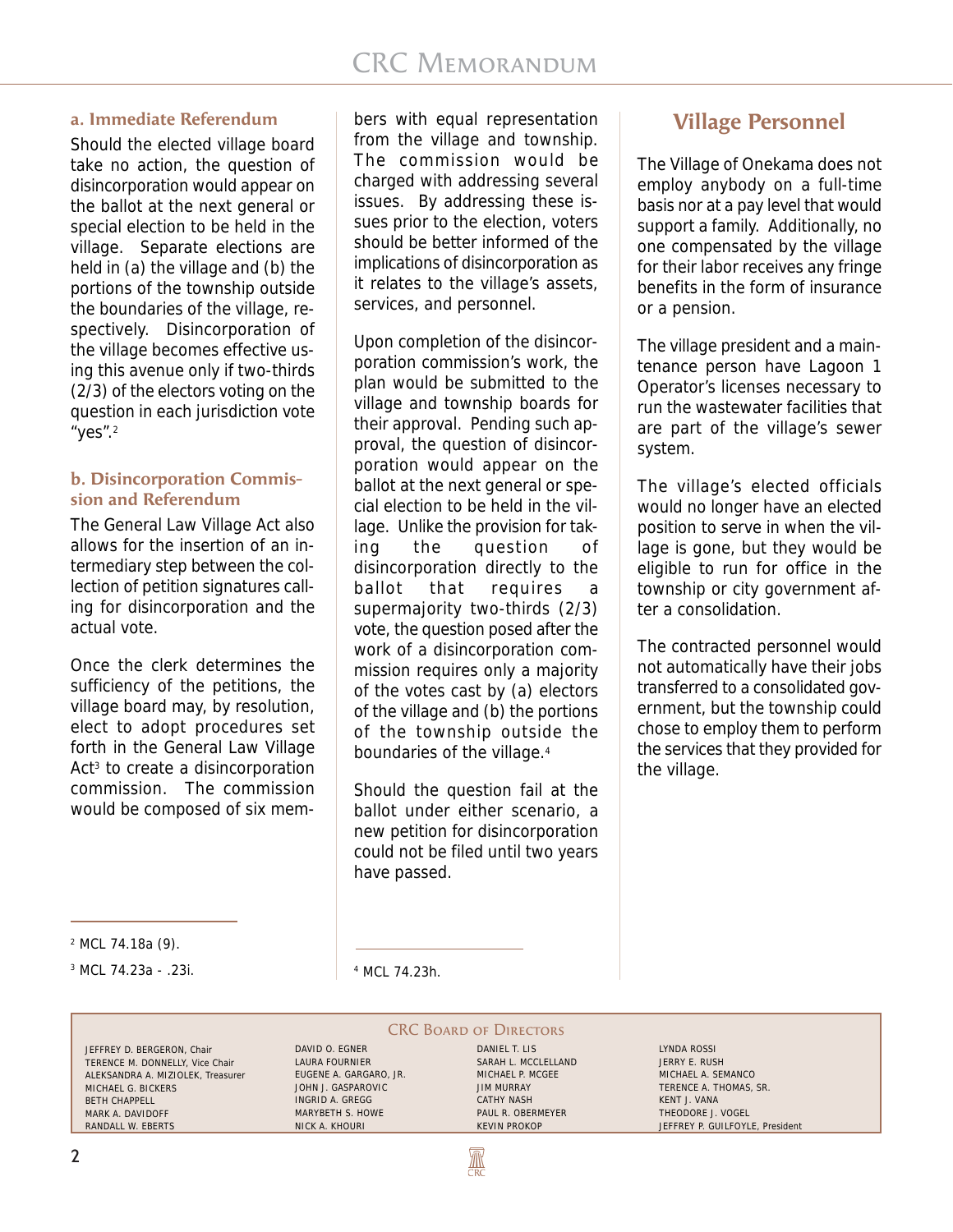## **Village Properties**

The village offices are housed in the village-owned Farr Center, which also serves as a community center. The village has a garage that is used to house equipment. The village owns the land for four parks, two cemeteries, the sewer lagoon, and the sewer pipes that have been installed underground. Finally, the village owns office equipment, machinery, and other supplies necessary for operation of the village. Ownership of these properties could all be transferred to the township. Excess office equipment, machinery, or supplies could be sold off and the funds used for operations or saved to meet future contingencies.

## **Farr Center**

There was some question about the ability to pass ownership of the Farr Center from the Village of Onekama to Onekama Township. The Farr family deeded the building to the village in 1949 with restrictions that the building be used

> For the use of said Village for its general offices including a Council Chamber and Fire Engine House. Said Village to make this property available as a Community Center as a meeting place for Civic Groups including the Chamber of Commerce, The Clio Club; The Boy Scouts; The Girl Scouts and the Portage Lake Garden Club.

In addition to the village office and meeting space requirements specified in the deed restriction, the building currently houses local offices of the Manistee County Library.

A simple reading of the restrictions in the deed transfer does not identify anything that would prohibit a transfer of ownership to the township in the event that the village is dissolved. It could be expected that the township would continue to make the building available as meeting space as required by the deed restriction. Legal council for the village and township conducted further research and were unable to identify any other legal documents that would complicate dissolution of the village.

## **Village Services**

Onekama Township offers fire protection services to all of Onekama Township – inside and outside of the village – through its central fire facility located adjacent to Township Hall. Law enforcement in Onekama is provided through the Manistee County Sheriff Department and the Michigan State Police. Library services are provided by the Manistee County Library, which houses a branch in the Farr Center in the village. Both the township and the village offer access to Portage Lake and maintain parks.

Village properties are connected to sewer lines. Only a few, select properties outside of the village are connected to those sewer lines. There are no publicly owned water or sanitary treatment facilities outside of the village. The village maintains the roads within its jurisdiction, for which it receives state highway funding. Roads outside of the village are maintained by the Manistee County Road Commission.

## **General Government**

It is expected that the current menu of services provided by the township would not change. The township would continue to do everything it has been doing.

Because there was overlap with the village performing many of the same functions, it is estimated that more than \$73,000 could be saved by eliminating the expenses related to the village council (the president and board of trustees), clerk, treasurer, the need for village elections, and most of the costs related to the village planning and zoning functions.

In addition to those functions and services, it is expected that the township would have to assume some services that are currently provided by the village.

- The township would assume responsibility for the village parks at a cost of almost \$25,000 per year.
- The township would assume responsibility for the village cemeteries. Part of the operations and maintenance costs related to the cemeteries is covered by the sale of lots and donations, leaving about \$7,000 to be covered by the general fund.
- The township would assume responsibility for street lighting on what are currently the village streets.

#### **Sewer Issues**

The Village of Onekama does not have a municipal water system but does operate and maintain a sanitary sewer system for the 288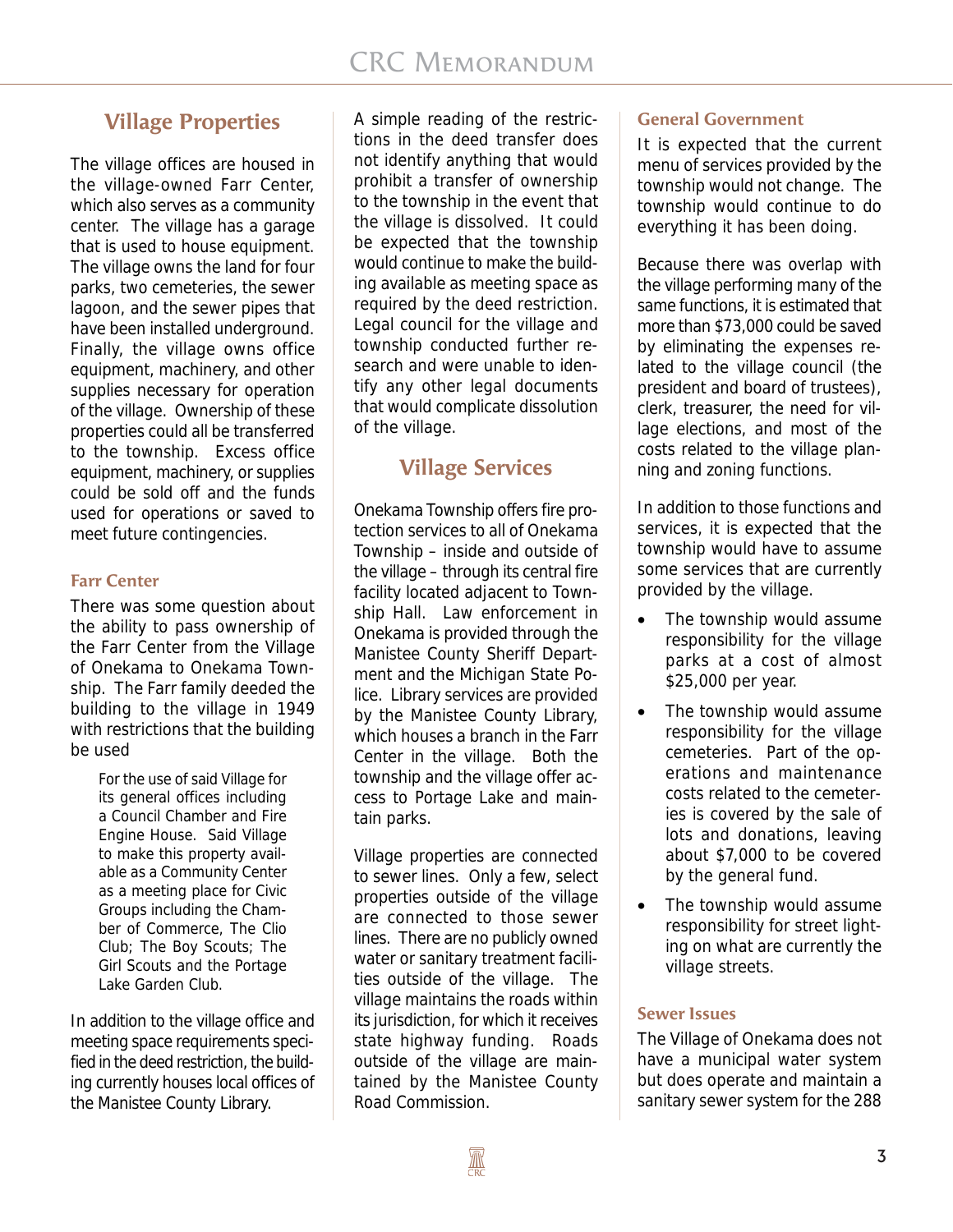residential and 66 commercial properties within its jurisdiction, as well as a few properties in the township outside of the village. The wastewater collection and treatment facility consists of three primary lift stations that pump wastewater to a treatment facility on 11 Mile Road in Bear Lake Township. The sewer system feeds into a plant with four digesting lagoons. After a digestion period the water is pumped one and a half miles to a surface irrigation site.

The sewer system is operated as an enterprise or proprietary function external to the other village operations. No tax revenue, from the village, the state, or any other governmental entity have been used to construct or operate the sewer system. Funding the sewer system requires the village to calculate the cost of operations and of financing the principal and interest associated with bonds issued for construction or upgrade of the system and divide that cost across the users of the system – the properties tied into the sewer system – in the form of user charges. The sewer system is self supporting.

The Village of Onekama has issued four bonds since 1972 for construction and improvement of the sewer system through the U.S. Department of Agriculture's (USDA) Rural Development program. Two new bond issues were issued in 2005 to redo the digestion lagoon cells, add the irrigation system, upgrade the lift system, and upgrade the sewer lines. Repayment of those obligations is scheduled to stretch until 2045. As of the close of the Village's 2011 fiscal year, the Village of Onekama had \$1.217 million in bonds outstanding for investments made to build and upgrade the sewer system. Because the borrowing is so new, at this point in time most of the payments are for interest.

These bonds were issued through the USDA Rural Development program, which provides funding opportunities in the form of payments, grants, loans, and loan guarantees, for the development and commercialization of utility services such as water, waste treatment, electric power and telecommunications services.5

The bonds can be transferred from the village to the township as the governmental entity holding the debt on the property owner's behalf. The sewer system would service the same properties and current charges for service would need not change to continue operation of the system. Because the bonds were issued through the federal government, permission from the U.S. Department of Agriculture will be needed for a transfer process such as this to proceed.

## **Roads**

The Village of Onekama has jurisdiction over 1.4 miles of primary roads – 3rd Street and Mill Street – and 4.1 miles of local access streets.

Onekama Township levies a onemill property tax for road care, with a proportional amount distributed to the village to support care of the village roads, based on the percent the village tax base contributes to the township tax base. It is important to keep in mind that village residents remain residents of the township so they are subject to the township tax levy; the transfer of revenues from that levy reflects the contribution from village property owners. The balance is used to supplement Manistee County Road Commission projects in the township.

## **Transfer of Jurisdiction**

State law does not provide that jurisdiction over roads should transfer automatically with changes in governmental type – i.e., incorporation or disincorporation. However, townships are not eligible for Act 51 highway funding, so it can be expected that jurisdiction over the village roads will be shifted to the Manistee County Road Commission if the Village of Onekama is disincorporated.

Before that happens, MDOT and/ or the state Attorney General may need to address some issues. The first unanswered question in how a disincorporating village should address jurisdiction over roads is whether the Transfer of Jurisdiction over Highways Act is to be part of the process, requiring the cost of renovation, repair, or reconstruction of roads in need of such care should be considered a liability of the village to be ad-<sup>5</sup> www.rurdev.usda.gov/ dressed upon dissolution. This

*4*

Utilities\_Assistance.html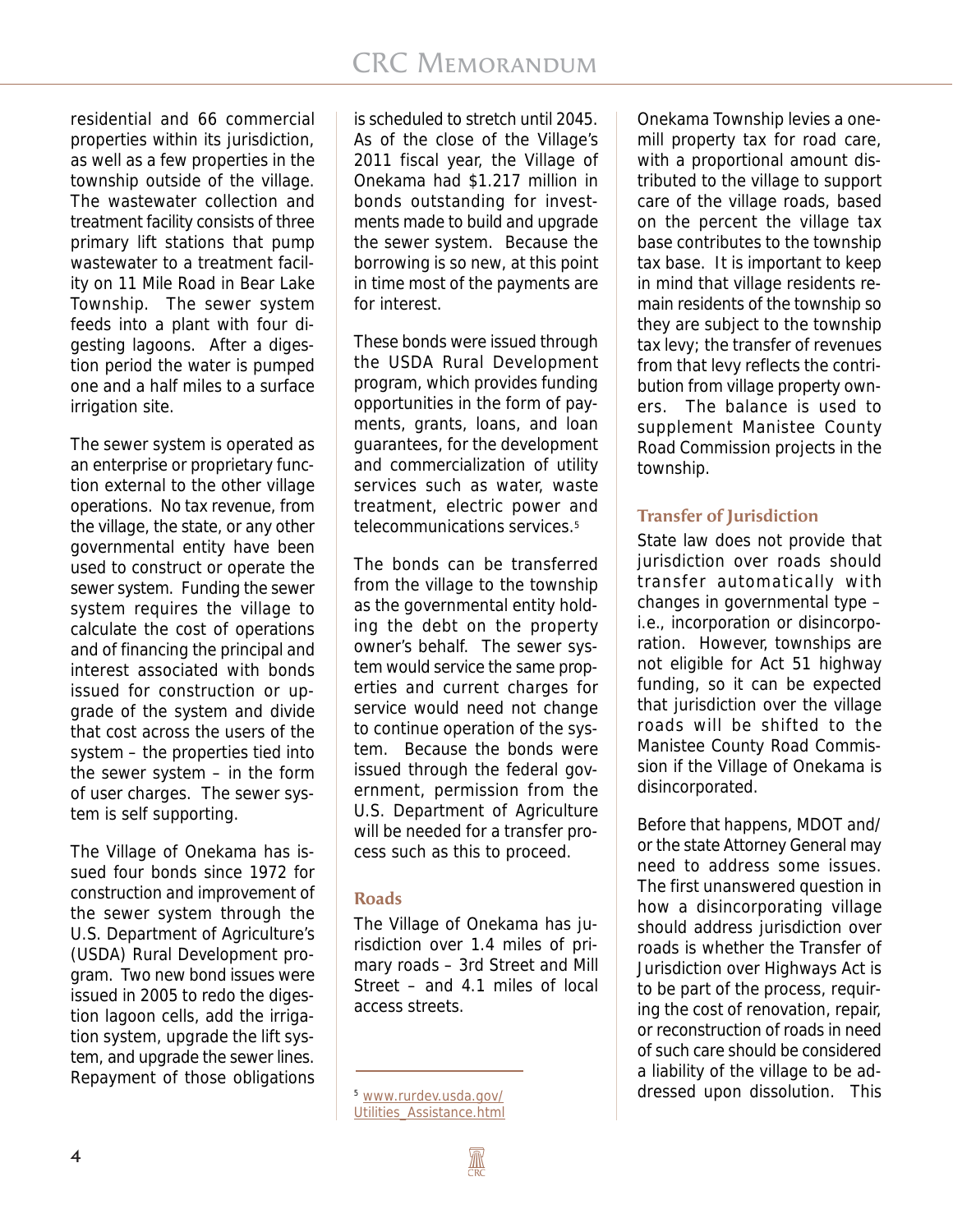provision takes on practical significance in Onekama, as both the Manistee County Road Commission and Onekama residents report that parts of the Onekama Village road system have been allowed to deteriorate and are in poor condition.

Second, it must be determined how the county road commission should be compensated through Act 51 of 1951 for the additional road mileage it adds to its existing county road system. The first option would simply transfer the mileage to the county road commission to be funded at the same rates as all other county roads. Alternatively, the jurisdictional transfer process would provide the county road commission the same level of funding that is currently provided to the village.

The amount of funds per mile distributed to county road agencies and to municipalities differ. If the first option is followed, and the village road mileage simply becomes county road mileage, the Manistee County Road Commission would receive \$11,383 per mile of primary road and \$1,511 per mile of local access road (based on 2011 Act 51 distribution levels). This would result in a gain of approximately \$22,000 to accompany jurisdiction over the village roads. Alternatively, if the second option is employed and the mileage is transferred using the formal jurisdictional transfer process, the Manistee County Road Commission stands to receive \$15,421 per mile of primary road and \$2,545 per mile of local access road (again based on 2011 Act 51 distribution lev-

els). By using the jurisdictional transfer process, the road commission would receive approximately \$32,000 to accompany jurisdiction over the village roads. The result would be a \$10,000 difference in funding.<sup>6</sup>

For purposes of this study, it is assumed that the village roads would be transferred to the Manistee County Road Commission. Further, it is assumed that the village would have to bear the cost of bringing the roads up to an adequate level of repair. This need not happen prior to transfer of jurisdiction. Finally, it is assumed that by employing the formal process for transferring jurisdiction, the Manistee County Road Commission would receive the funding levels currently provided to Onekama Village for the transferred road mileage.

## **Snow Removal**

Snow removal requires special attention. While village residents may be willing to accept that the condition of village roads could be improved and kept in better condition if transferred to the Manistee County Road Commission, many cannot conceive that snow removal would occur in as timely a manner by the road commission as currently occurs under the village's care. Even if the roads are transferred to the care of the Road Commission, some village residents may be interested in a continuing local role in snow removal.

Again, more than one option could be considered if a majority of village residents feel strongly about this issue. First, Onekama Township could consider assuming a role in snow removal as an ongoing service. Second, the township could consider contracting with the Manistee County Road Commission to perform snow removal on its behalf only in the event of severe snow falls.

Both options could be undertaken under the Highways within Townships Act. The act generally authorizes a township to contract with the road commission for projects, but it doesn't grant a township authority to maintain the roads itself. The township must negotiate a written agreement with the county road commission for authority to do so. The act does not require the use of county road commission funds for the contracted service, although the provision of road commission resources could be written into a contract.

Both options would require authorization from the Manistee County Road Commission in the form of an application and permit to operate, use and/or maintain a snow removal service in the right of way. All other aspects of using the right of way required the standard permitting process.

In the event that the residents wish to pursue independent snow removal, the township could pursue imposition of a special assessment to finance snow removal on those  $6$  Amounts provided in a telephone **properties that would benefit.** 

conversation with John Niemela from the County Road Association of Michigan on February 22, 2011.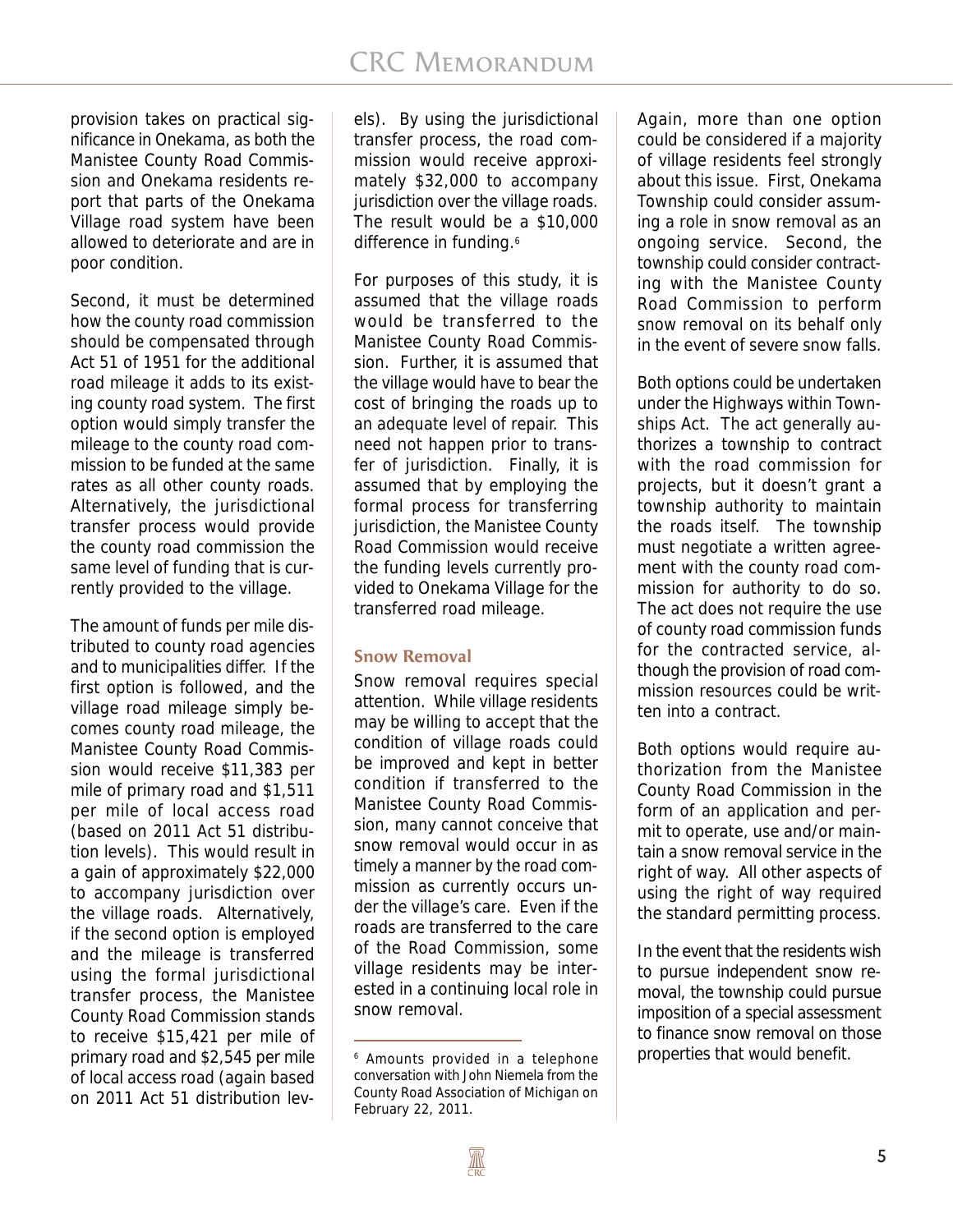## **Revenue**

An immediate effect of a consolidation would be the elimination of the village property tax millage. In 2010, that revenue source yielded almost \$94,000.

It can be assumed that the aggregate revenues generated by the township and village from charges for services (mostly sewer fees), restricted revenues for liquor control enforcement, unrestricted state revenue sharing, and "other" sources, would remain unchanged if the township and village are consolidated into a single governmental entity.

If the village is dissolved to leave only the township, there would be no road miles under the jurisdiction of the township and no Act 51 funding (the green segment in the bar on the left in **Chart A**). The potential replacement of that revenue and funding for enhanced street lighting in the village is represented by the maroon segment of the bar on the right in **Chart A**.

#### **Snow Plowing and Street Lights**

While most of the services provided by the village can easily be assumed by the township, or can be provided by a consolidated city government, a few services will not translate to the whole Onekama community. First among these services is the sewer system. As has already been detailed, sewer services are fee based and assumption of the sewer system by a consolidated





**Revenues of a Consolidated Onekama Government**

Source: Onekama Township Financial Statement, March 31, 2010 and Village of Onekama Audited Financial Report for the year ended February 28, 2010. CRC Calculations.

government will not cause additional costs for township residents outside of the area where sewer services are provided.

Also significant are the issues of snow plowing and operation of street lights in the area currently constituting the village. The Village of Onekama has dedicated a large portion of its highway funding to snow removal, with a relatively aggressive approach to keeping the streets passable during the winter. Maintenance of this snow removal effort in the area constituting the village has been identified as a priority by village residents.

Likewise, village residents have expressed an interest in keeping the street lights operating

whether the village and township continue as separate entities or are consolidated.

Should the residents of Onekama opt to dissolve the village and operate with only the township, it is recommended that a special assessment district be created in the area that currently constitutes the village for the purpose of funding snow removal and street lights. Should the residents of Onekama opt to incorporate as a city, the Act 51 funding and city funds would support general road maintenance, including winter snow removal, but it is recommended that a special assessment district be created in the area that currently constitutes the village for the purpose of funding street lights.